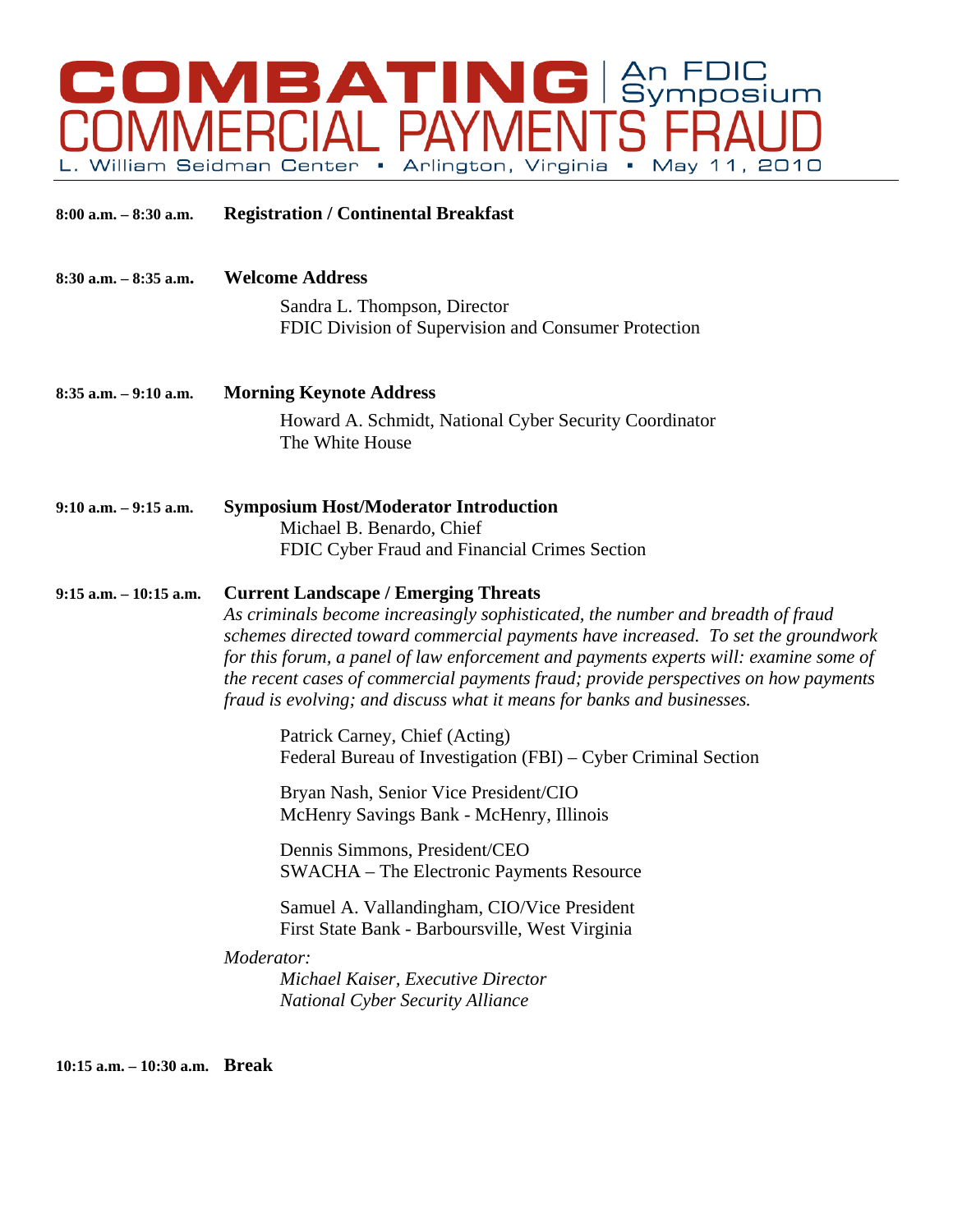# **COMBATING Symposium William Seidman Center** • May 11, 2010 Arlington, Virginia •

## **10:30 a.m. – 11:30 a.m. Costs of Commercial Payments Fraud - Who Pays?**

*Unlike consumer fraud, the overwhelming cost of commercial payments fraud is borne by businesses; however, banks also can be subject to financial loss and risk losing a valuable commodity — business customers. This panel will explore the legal framework for the allocation of costs associated with commercial payments fraud as well as provide business and bank perspectives on these costs/losses.*

Joel D. Feinberg, Partner Sidley Austin, LLC

Thomas A. Fox, Partner Schwartz & Ballen, LLC

Dan Salsburg, Assistant Director Federal Trade Commission, Division of Marketing Practices

#### *Moderator:*

 *Sara D. Lipscomb, General Counsel U.S. Small Business Administration* 

## **11:30 a.m. – 1:00 p.m. Luncheon / Keynote**

 *Fatal System Error - The New Crime Lords Who are Bringing Down the Internet* Joseph Menn, Author/Journalist

## **1:00 p.m. – 2:00 p.m. Challenges in Business Banking Authentication**

*With criminals utilizing increasingly sophisticated techniques to obtain compromised credentials to access commercial business accounts, existing techniques for authentication may be rendered ineffective. This panel will examine the ongoing battle to provide adequate authentication for online consumer and commercial banking applications that protect payment transactions and satisfy regulatory expectations.* 

Dr. Mark Bregman, Chief Technology Officer Symantec Corporation

John Walp, Admin. VP / Corporate Information Security Officer M&T Bank

George Tubin, Senior Analyst Tower Group

Murray Walton, Senior Vice President & Chief Risk Officer FiServ

## *Moderator:*

*Jeff Kopchik, Senior Policy Analyst FDIC Technology Supervision Branch*